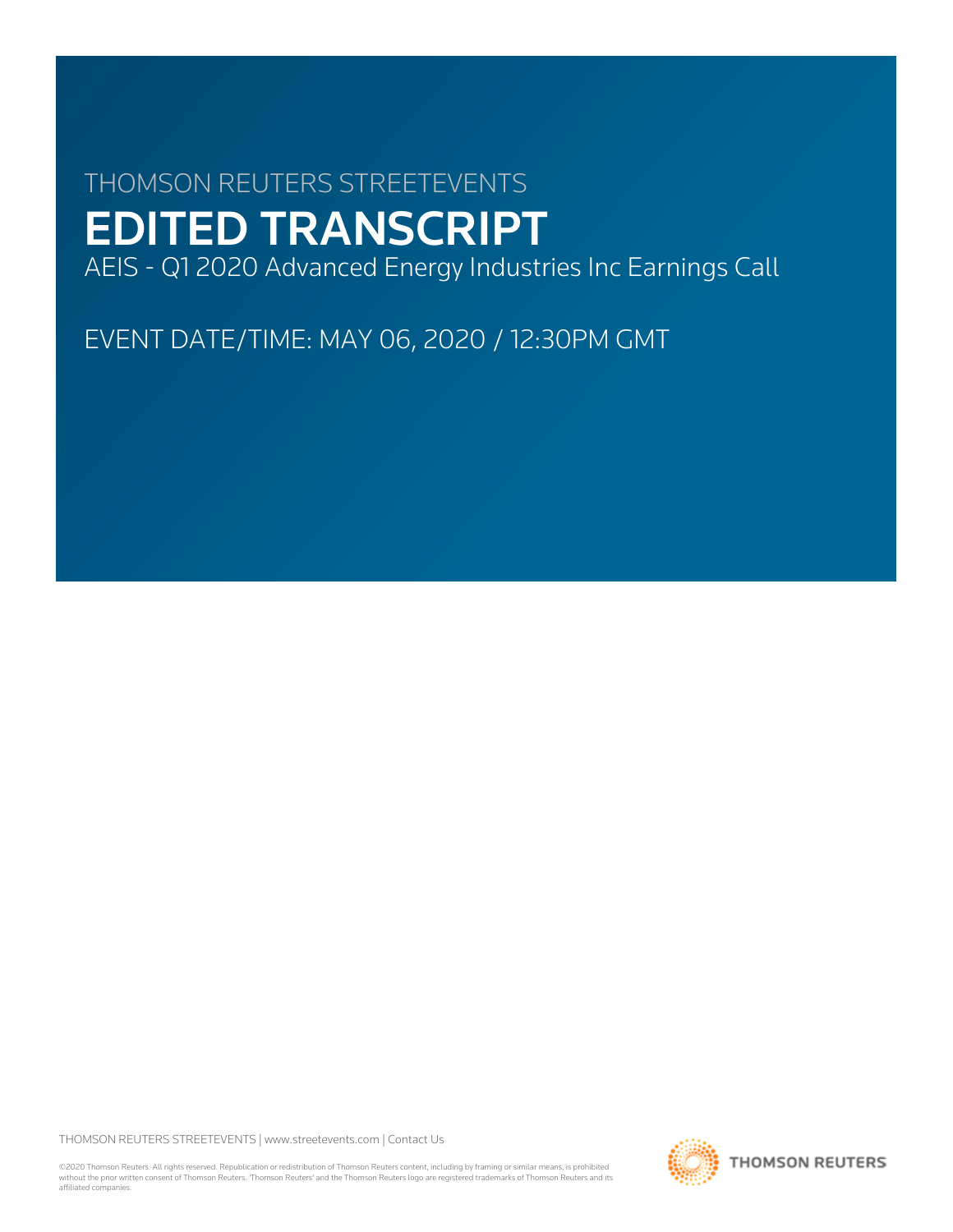# **CORPORATE PARTICIPANTS**

**[Paul R. Oldham](#page-4-0)** Advanced Energy Industries, Inc. - Executive VP & CFO **[Yeuk-Fai Mok](#page-1-0)** Advanced Energy Industries, Inc. - VP of Strategic Marketing & IR **[Yuval Wasserman](#page-2-0)** Advanced Energy Industries, Inc. - CEO & Director

# **CONFERENCE CALL PARTICIPANTS**

**[Amanda Marie Scarnati](#page-7-0)** Citigroup Inc, Research Division - Semiconductor Consumable Analyst **[Krish Sankar](#page-8-0)** Cowen and Company, LLC, Research Division - MD & Senior Research Analyst **[Mehdi Hosseini](#page-12-0)** Susquehanna Financial Group, LLLP, Research Division - Senior Analyst **[Pavel S. Molchanov](#page-11-0)** Raymond James & Associates, Inc., Research Division - Energy Analyst **[Quinn Bolton](#page-6-0)** Needham & Company, LLC, Research Division - Senior Analyst **[Weston David Twigg](#page-10-0)** KeyBanc Capital Markets Inc., Research Division - MD & Senior Research Analyst

# **PRESENTATION**

#### **Operator**

Ladies and gentlemen, thank you for standing by, and welcome to the Q1 2020 Advanced Energy Industries Earnings Conference Call. (Operator Instructions) Please be advised that today's conference is being recorded. (Operator Instructions)

<span id="page-1-0"></span>I would now like to hand the conference over to your speaker today, Edwin Mok, Vice President of Strategic Marketing and Investor Relations. Thank you. Please go ahead, sir.

# **Yeuk-Fai Mok** - Advanced Energy Industries, Inc. - VP of Strategic Marketing & IR

Thank you, operator. Good morning, everyone. Welcome to Advanced Energy's First Quarter 2020 Earnings Conference Call. With me today are Yuval Wasserman, our President and CEO; Paul Oldham, our Executive Vice President and CFO; and Brian Smith, our Director of Investor Relations. If you have not seen our earnings press release, you can find it on our website at ir.advanced-energy.com. There you'll also find a slide presentation to follow along our discussion today.

Before I begin, I would like to mention that AE will be participating at multiple investor conferences in the coming months, mostly virtually. As events occur, we'll make the announcements.

Let me remind you that today's call contains forward-looking statements, which are subject to risks and uncertainties that could cause actual results to differ materially and are not guarantees of future performance. Information concerning these risks and uncertainties is found on our filings with the SEC. All forward-looking statements are based on management's estimates, projections and assumptions as of today, May 6, 2020, and the company assumes no obligation to update them.

Long-term targets presented today, which include our aspirational goals and the integration targets, should not be interpreted in any respect as guidance.

Today's call also contains non-GAAP financial measures. An explanation of these measures as well as reconciliations between GAAP and non-GAAP measures are contained in our press release and the slide presentation.

#### With that, let me pass the call to our President and CEO, Yuval Wasserman. Yuval?



 $\overline{2}$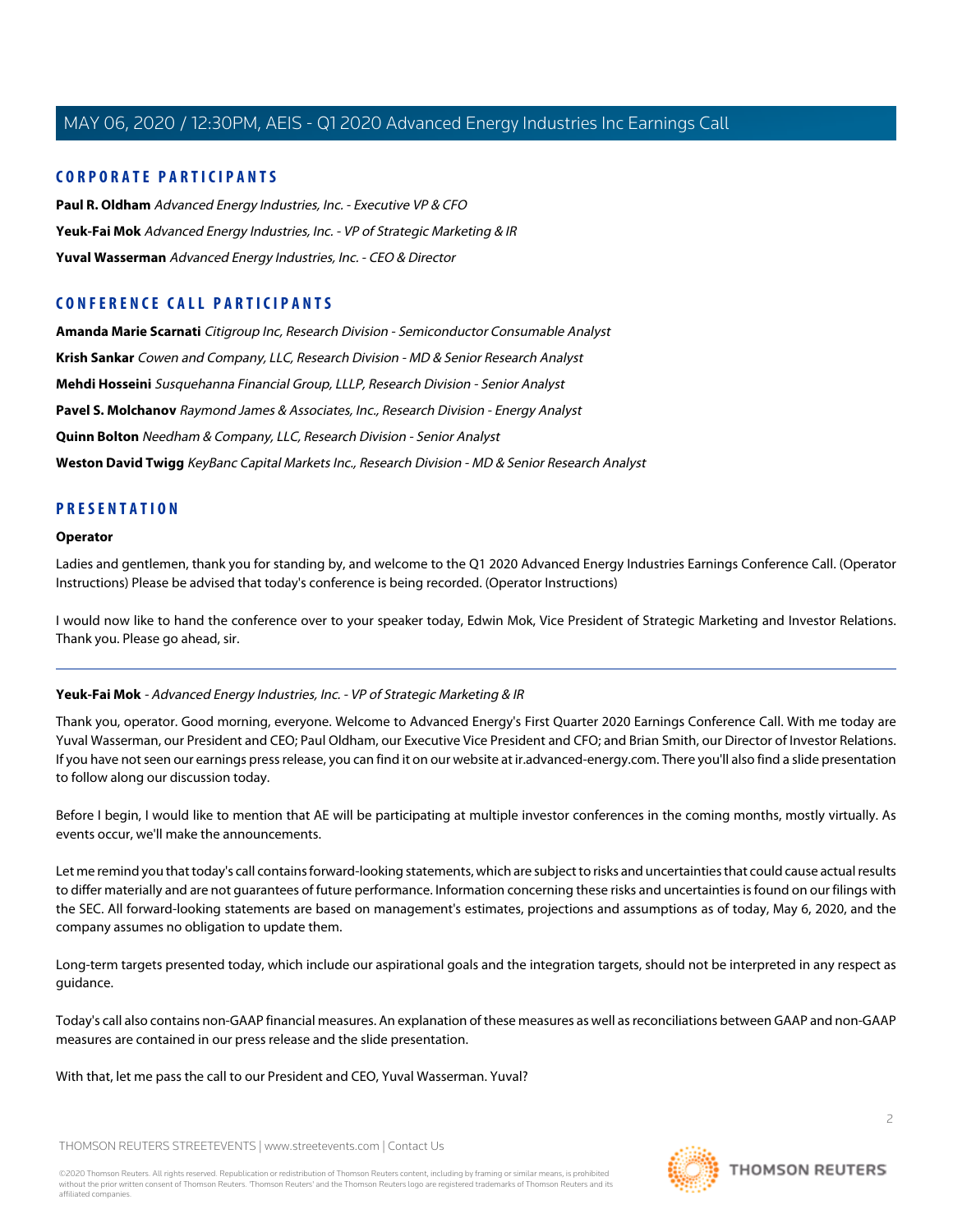# <span id="page-2-0"></span>**Yuval Wasserman** - Advanced Energy Industries, Inc. - CEO & Director

Thank you, Edwin. Good morning, everyone, and thank you for joining us on this call. Let me begin today by saying that our main efforts and focus over the last 3 months have been the safety and health of our employees, their families and our global partners. This is an extraordinary time, and I'm proud that Advanced Energy has managed to both protect our employees and deliver on our customers' commitments, which resulted in a quarter exceeding all of our expected financial metrics.

In summary, revenue of \$315.5 million was above the midpoint of our guidance and non-GAAP earnings per share of \$0.91 was at the higher end of our widened guidance range.

Let me first give you an update on our response and activities during this unprecedented time. As early as January, recognizing this pandemic could have global implications, we put together an executive-led rapid response team to take decisive actions to ensure everybody's health and safety, long before governments began issuing mandates. Those early preparations allowed us to safely reopen our China factories and ramp our production shortly after the Lunar New Year shutdown. We also instituted working-from-home guidelines and implemented sophisticated IT solutions, which allowed us to work virtually. In order to continue our innovation and product development projects, we provided our key innovators with home mini labs and with safe and secured access to our main labs to utilize large equipment when required. At present, all of our factories are operational, with our China factories back to full capacity while those in the Philippines and Malaysia are running at lower rates due to local government restrictions.

Within our facilities, all employees are provided with the proper protective equipment, and we have implemented our own safety protocols and physical separation structures and methods that are above and beyond local government requirements. We are proud that many of our products contribute to the effort to fight this pandemic. AE has a long history of designing and developing power supplies for use in many critical therapeutic medical products like ventilators and diagnostic equipment like CT scanners and blood analyzers. Our power supplies also power analytical instruments used in life science applications like gene sequencing and vaccine development. In addition, our power supplies are critical to the production of semiconductor devices and in the operation of data centers, which are seeing increased demand driven by the need to stay connected and the resulting increase in data usage. The key role that our products play in improving lives have never been so clear as during the past several months.

Entering this crisis in a position of strength allowed us to address both health and safety concerns as well as business continuity challenges with confidence in our ability to weather the storm. Our balance sheet at the end of the quarter is well capitalized, with an increased cash position and reduced debt, which is further improved by a lower effective fixed interest rate after we completed an interest rate swap agreement at the beginning of Q2.

Our strong backlog demonstrates the solid demand momentum from our customers and industries. While the impact of this virus on the global economy and our market is unclear, longer term we believe the growth drivers in our market verticals remain intact, and in some cases, may even be accelerated. We remain confident in our ability to serve our customers and industries that provide the essential technologies and applications that enable the data economy and the Fourth Industrial Revolution.

That said, we recognize that this crisis will put pressure on our business. Although demand in several markets further strengthened during Q1 and is continuing into Q2, government-mandated factory shutdowns and supply chain issues drove our revenue to decline sequentially in the first quarter. Further constraints in our factories could limit our ability to fully service demand during Q2.

Taking a prudent approach to the current environment, we have implemented some temporary actions to curtail discretionary spending. We also stopped our opportunistic share repurchase activity, which we initiated early in the crisis as share prices declined. At the same time, we did not delay any critical activities or programs that will drive new product introductions, design wins and future growth. Using our remote innovation capabilities allows us to continue to innovate and engage our core talent during this time.

As we navigate through this crisis, the benefits of our strategy and especially the acquisition of Artesyn Embedded Power have become evident. Our distributed world-class global manufacturing and supply chain operations were able to optimize both product and material management

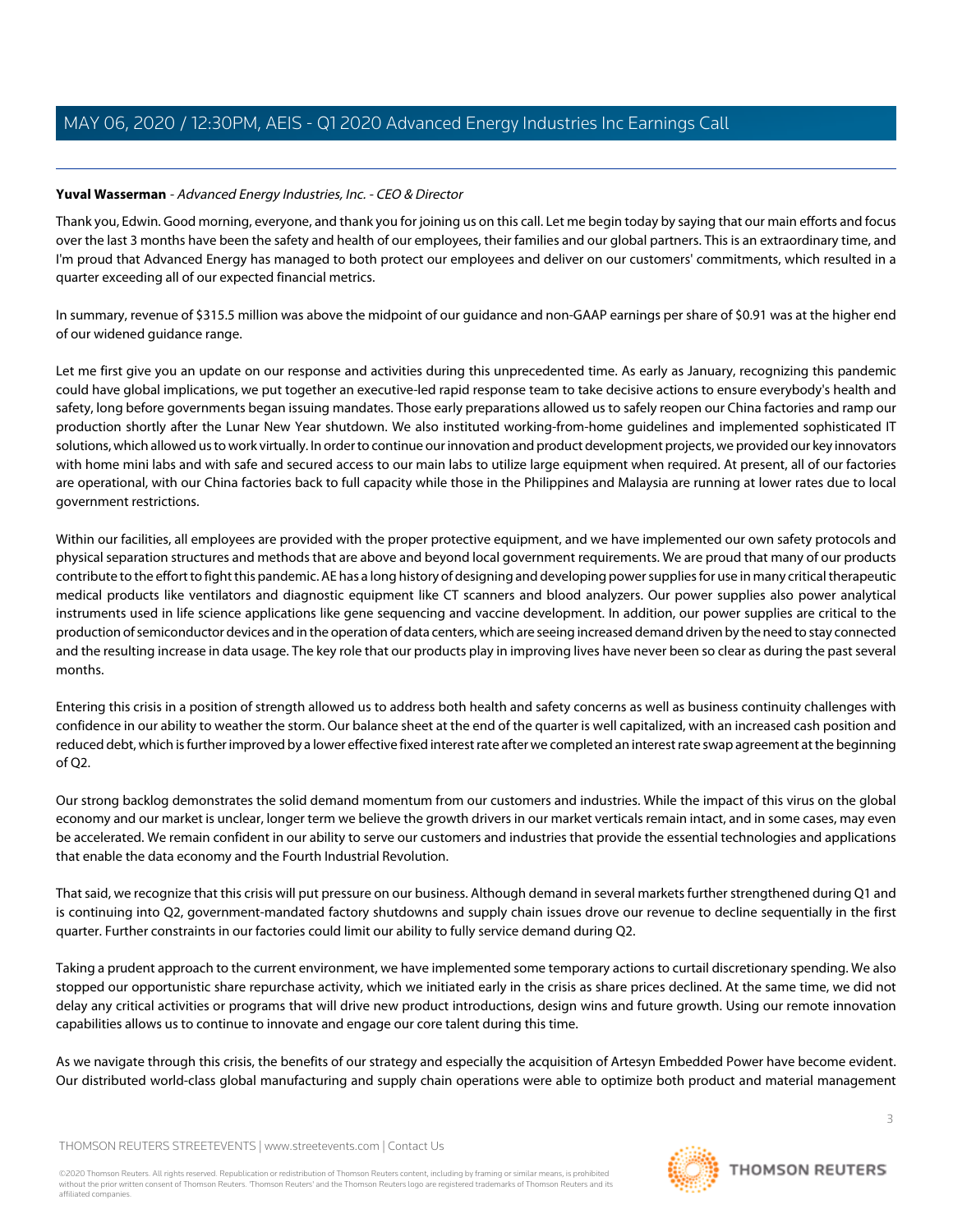during a time of significant disruption, allowing us to deliver on our customer commitments. As we continue to integrate these 2 organizations and realize accelerated synergies, we find increasing benefits from combined operations.

Now let me turn to our business. Demand in our semiconductor markets was strong in the quarter, driven mostly by foundry/logic with some contribution from memory applications. We saw growth across most regions, with particular strength in Korea, China and Taiwan. Demand growth was augmented by key design wins across different applications. Most notably, our RF and remote plasma source products continue to gain momentum. Our RF -- our RPS won a significant new design for a chamber clean application at a top-tier equipment OEM. In addition, we shipped our first embedded power products into a wafer fab equipment customer in Q1, displacing an incumbent.

We see additional opportunity for cross-selling these products into the semi market in the future.

Looking forward, in spite of the COVID-19 impact on supply chain, we expect demand to remain strong in Q2.

During the quarter, Advanced Energy was recognized with a 2019 Supplier Excellence Award by our largest customer, Applied Materials. It is gratifying to see that our efforts and investment in industry-leading service and aftermarket products are recognized by our customers.

Turning to our Industrial & Medical market. Revenue was down significantly from last quarter. COVID-19-related limitations on multiple production sites impacted our ability to ship. However, the majority of the sequential decline was driven by a pushout by a large industrial customer, who is transitioning to a new product architecture to support a future ramp. Pending supply chain and factory capacity in the current environment, we expect to recover a portion of the pushout revenue in the current quarter.

During Q1, demand for our power supplies serving medical applications started to increase meaningfully in March as we are integral to the manufacture of diagnostic and respiratory equipment that are currently in high demand. Looking into Q2, we expect demand in Industrial & Medical applications to increase driven by continuing growth in market needs.

Our revenue from Data Center Computing applications grew sequentially on strong demand from hyperscale customers, which was up over 50% quarter-over-quarter. While we were already anticipating this hyperscale ramp going into the quarter, we saw an acceleration during Q1 to support remote work and education initiatives. This more than offset seasonal softness in enterprise computing, which was further impacted by COVID-19.

Our team did a great job delivering on the strengthened demand during Q1. At the same time, we secured multiple next-generation design wins across several hyperscale and enterprise customers, validating our technology leadership. Looking in the current quarter, we expect demand in this market to continue at elevated level on accelerated hyperscale investment and the contribution of our design wins.

As was indicated in our last earnings call, Telecom & Networking demand remains low with further delays in networking spending and 5G investment due to the uncertain environment. While we see selected spots of strength driven by our prior design wins, overall OEM market conditions are likely to remain challenging in the current quarter as well. Longer term, though, we see this market space as another key enabler of the data economy, and we expect to see resumption of growth in spending in the future.

In conclusion, our operational excellence and agility enable us to overcome significant market challenges in the quarter and to deliver solid results. The crisis brought out the best in our organization as we focused our efforts on protecting our employees and communities, serving our customers, innovating and doing our part in managing through this pandemic. We became financially stronger during the quarter, with solid profitability and higher net cash balance. The results are a strong validation of our strategic direction and initiatives. While the near-term impact of this crisis is still unknown, we are confident and committed to our long-term aspirational goal of over \$1.5 billion in revenue, over \$6.5 non-GAAP EPS and over 23% ROIC.

I'd like to thank our customers, shareholders, partners and our valued employees for your support, especially during these challenging times. I look forward to speaking with many of you in the upcoming quarter.

With that, let me turn the call over to Paul.

THOMSON REUTERS STREETEVENTS | [www.streetevents.com](http://www.streetevents.com) | [Contact Us](http://www010.streetevents.com/contact.asp)

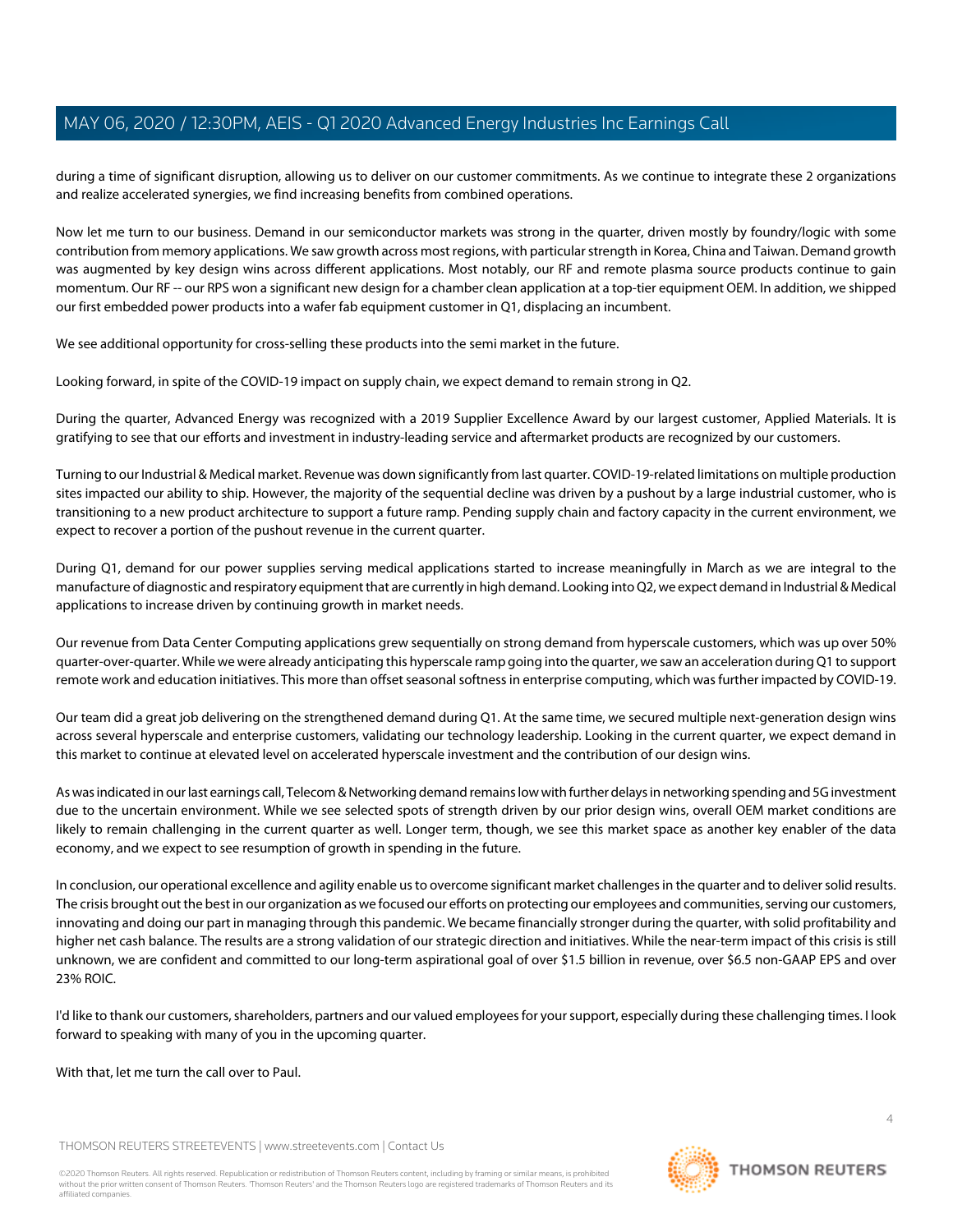# <span id="page-4-0"></span>**Paul R. Oldham** - Advanced Energy Industries, Inc. - Executive VP & CFO

Thank you, Yuval, and good morning. Let me start by wishing everyone and their family good health and safety. I would also like to echo Yuval's congratulations on our team's extraordinary efforts in ensuring safe operations while delivering results during these challenging times.

This was a good quarter for us financially as we exceeded our revenue guidance in a difficult environment, improved gross margins, delivered earnings at the high end of our range and up from last quarter, generated strong operating cash flow and realized annualized adjusted ROIC of over 16%. The company's balance sheet and liquidity are solid with \$355 million in cash, positive net cash even after our debt issuance last year and the ability to access our \$150 million unused line of credit. In addition, early in Q2 we converted the majority of our variable rate debt to a historically low effective fixed rate of 1.27%, locking in lower interest payments for the balance of the term. Finally, we continue to make great progress on the Artesyn integration, which was solidly accretive this quarter, putting us on track to achieve our Phase I goals ahead of our 18- to 24-month target.

Now let me turn to our Q1 financial results, and then I'll make some comments on Q2. Total revenue for the first quarter of 2020 was \$315.5 million, down from \$338.3 million last quarter due to COVID-19-related supply and production constraints. On a pro forma basis, including a full quarter of Artesyn revenue in prior periods, Q1 revenue grew 6.6% year-over-year, with strong growth in semi and data centers partially offset by declines in Industrial & Medical and Telecom & Networking. Excluding Artesyn, organic revenue grew about 2% sequentially and 15% year-over-year to \$161.5 million. COVID-19-related government restrictions in our production facilities and the impact on our supply chain reduced our Q1 total revenue by approximately 10% as we implied during our last quarterly call.

Turning to revenue by market. Revenue in our semiconductor vertical for Q1 was \$134 million, up 7% from a very strong fourth quarter and up 46% year-over-year. On an organic basis, semi revenue grew 44% year-over-year, with strong demand from foundry/logic and increased memory investment. On a product basis, semi revenue was up 10.4% sequentially and 66% year-over-year, while semi service revenue was down approximately 10% from last quarter and 11% from last year on lower fab utilization in the U.S. and Europe, combined with capacity constraints in some of our service centers due to COVID-19. Revenue from our Industrial & Medical markets was \$62 million, down substantially from \$97 million last quarter. On a pro forma basis, revenue declined 32% year-over-year. The results were a combination of a product transition by a large industrial customer, resulting in a pushout of orders into future quarters, continued macro weakness in several of our industrial sectors, and COVID-related government-imposed production constraints, particularly out of our Philippine facility.

Data Center Computing revenue was \$86 million, up 11% from the strong results in the prior quarter. On a pro forma basis, revenues were up 63% year-over-year, driven by increased hyperscale investments and our recent design wins. Telecom & Networking revenue was \$34 million, down 12.5% from the prior quarter. On a pro forma basis, revenues declined about 43% year-over-year as challenging market conditions in telecom OEM demand persisted.

Gross margin for the quarter was 35.6%. Cost of sales included approximately \$5.1 million of acquisition-related charges and \$1.5 million of facility expansion and relocation costs, primarily related to our strategic investment in the Malaysia factory. Most of the \$5.1 million in acquisition-related costs will not continue in future quarters.

On a non-GAAP basis, gross margin was 37.8%. Gross margins benefited from favorable product mix, lower material costs and generally lower other cost of sale items. In addition, we did not experience significant COVID-related costs, as government and local benefits largely offset our incremental expenses and production disruptions in the quarter. However, we do not expect these benefits to continue into Q2. GAAP operating expenses in Q1 were \$86.4 million. Expenses included \$5 million of intangibles amortization, \$2.8 million of acquisition-related charges, \$2.8 million of stock compensation and \$1 million of restructuring and transition expenses. Non-GAAP operating expenses were \$74.7 million, down nearly \$4 million from last quarter. We continue to execute our strategy of investing in critical R&D programs, primarily in RF technology and products with strategic customers, while controlling discretionary spending and driving synergies of the combined company.

GAAP operating margin for the quarter was 8.2%. Non-GAAP operating margin was 14.1%, up from 12.8% last quarter despite the lower revenue. Other nonoperating expense was \$3.5 million, down from \$3.8 million last quarter; included in other expense was \$2.3 million of total interest

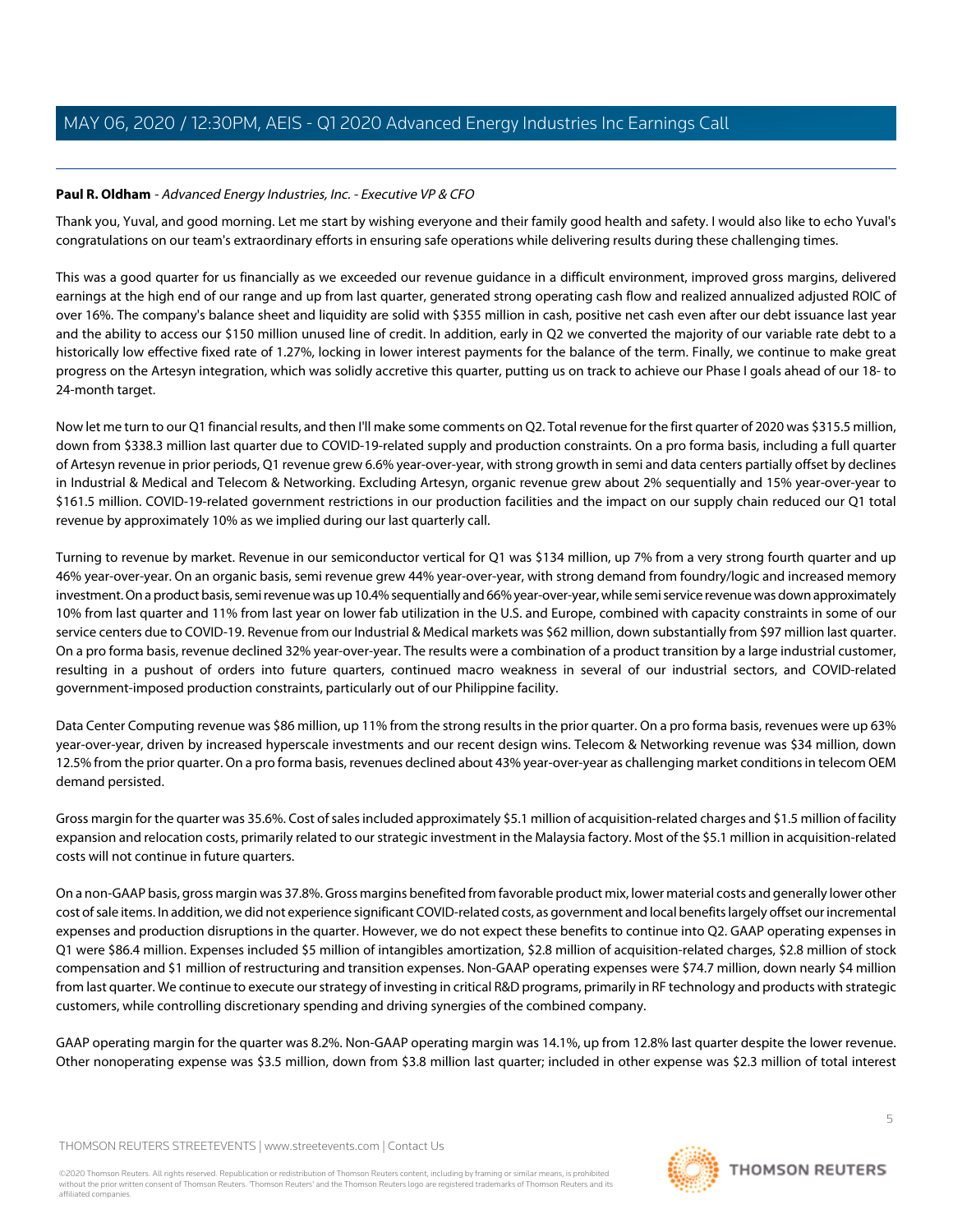expense. Given our swap transaction, we expect interest expense savings of about \$1 million per quarter compared to what we paid in Q1 and total other expense to be in the \$1.5 to \$2 million range going forward.

We recorded GAAP tax expense of \$3.9 million or 17.5%. Our non-GAAP tax expense was \$6 million or 14.6% and was benefited by the mix of international income. In addition, during Q1, we made significant progress in incorporating and optimizing the impact of Artesyn on our international tax provision, resulting in lower GILTI taxes across the combined company. These actions allow us to lower our expected GAAP and non-GAAP tax rate by approximately 100 basis points to be between 15% to 17% going forward.

On a GAAP basis, earnings per diluted share from continuing operations were \$0.48 compared to earnings of \$0.27 last quarter and \$0.40 last year. Non-GAAP earnings per share for the quarter was \$0.91, up 5% from \$0.87 last quarter on lower revenue and up 57% from \$0.58 a year ago.

As I mentioned, the Artesyn acquisition continued to contribute to our consolidated results. As of the end of Q1, we have taken actions that we believe will result in annualized synergies of over \$15 million. In addition, despite sequentially lower revenues in some of Artesyn's verticals, the acquisition remains solidly accretive in Q1, adding about \$0.18 per share to non-GAAP earnings, including the interest expense of financing. While the level of accretion will fluctuate from quarter to quarter due to different revenue and product mix, we believe we are on track to achieve our earnings accretion of over \$0.80 per share ahead of our 18- to 24-month target.

Turning now to the balance sheet. We ended the quarter with cash and marketable securities of \$355 million, up \$6 million from Q4. Receivables decreased significantly, and DSO improved 5 days to 61 days. Inventory increased by \$5 million and turns were 3.5x. Payables were \$167 million, representing 74 days DPO. Total days of net working capital were 91, up 2 days from last quarter.

Operating cash flow from continuing operations was \$28.9 million. Capital expenditures for the quarter were \$6.1 million and depreciation was \$6.6 million. We ended the quarter with bank debt of \$335 million after a \$4.4 million principal amortization payment on the loan.

Note that our debt still has 4.5 years remaining term and is very low cost, with an effective fixed interest rate of 1.27% on 85% of the debt, as I discussed earlier. In addition, our debt covenants are based on net debt leverage, not gross debt, which gives us an extremely wide operating envelope.

During Q1, we also spent \$7.2 million to repurchase 170,000 shares of our stock at an average price of \$42.59 per share. Overall, we exited the quarter in a very strong financial position, which should allow us to weather the current crisis and continue to make the critical investments needed to execute our strategy. As we have demonstrated, our robust financial model and playbook should allow us to continue to generate solid non-GAAP operating margins and cash flow.

Now let me turn to guidance. In the near term, we continue to see strengthening demand in our semiconductor and data center markets, partially offset by weakness in Industrial & Telecom markets broadly. However, we expect revenue to continue to be impacted by COVID-related, government-imposed capacity constraints, particularly in our Philippine and Malaysia factories, and by ongoing supply chain challenges. As a result, we estimate revenues in Q2 to be about flat at \$315 million, plus or minus \$30 million, depending primarily on the level of government restrictions and the impact of supply chain constraints. We expect gross margins to be in the 35% to 37% range based on mix and increased COVID-related costs, production disruptions and higher freight and expediting expenses. Operating expenses are expected to be up slightly on increased R&D spending to accelerate strategic programs together with key customers.

As a result, we expect non-GAAP earnings at \$0.80 per share, plus or minus \$0.30. In summary, despite a challenging environment, we delivered strong operating and financial results in Q1. We have excellent liquidity and a robust operating model. The integration of Artesyn is on track to achieve or exceed our synergy goals ahead of schedule, and we are executing on our strategy of accelerating earnings growth. Since closing the Artesyn acquisition, our non-GAAP EPS in each of the last 2 quarters was up double digits year-over-year, and this trend is projected to continue in the current quarter.

Looking forward, the current environment with COVID-19 continues to create operating challenges, and the visibility over the next few quarters is very limited. However, near-term demand continues to be strong, and we believe we are targeted at markets and industries that support the

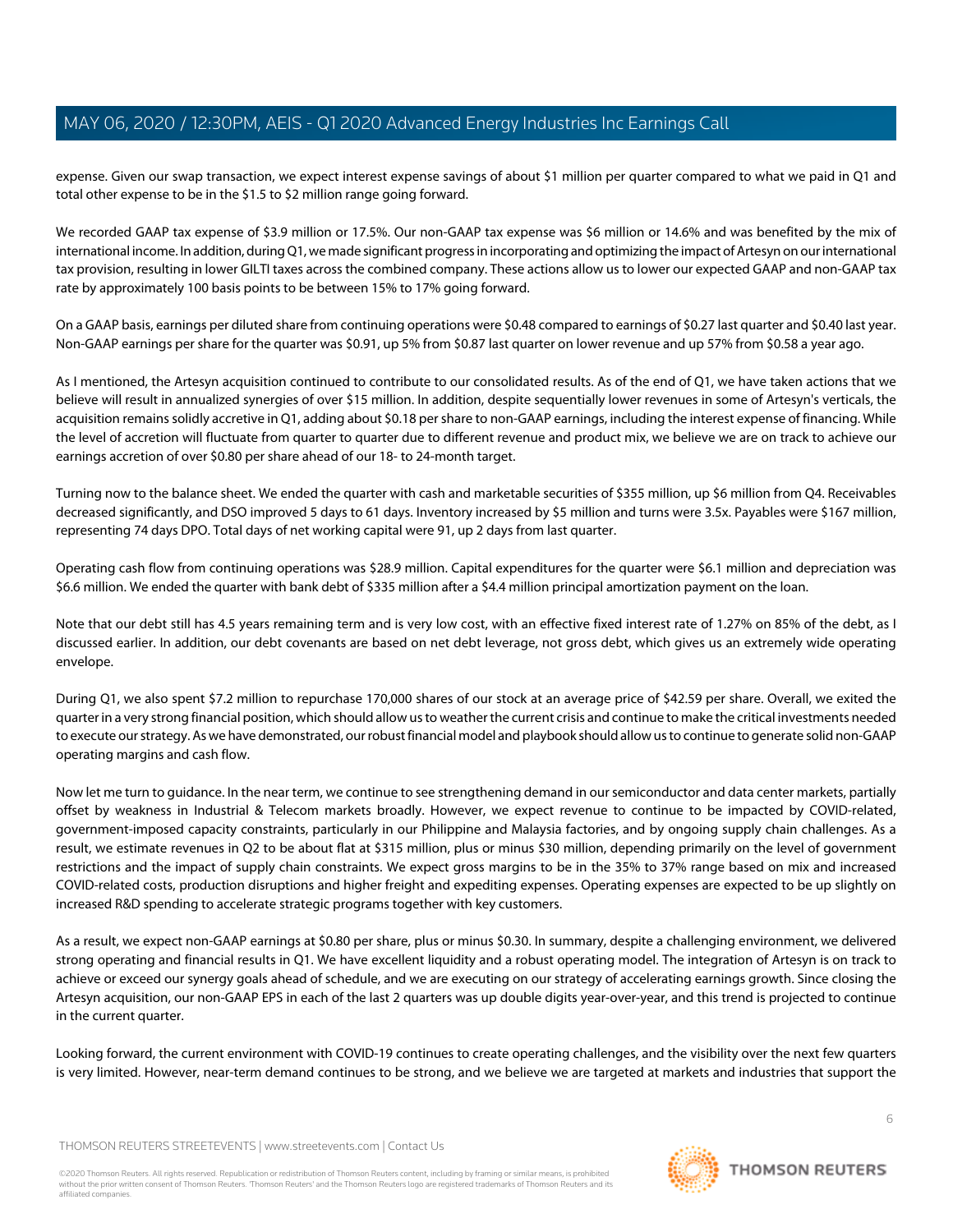data economy and will benefit from these opportunities in the long run. Despite the near-term challenges, we are confident that we have the resources, competencies and capability to achieve our aspirational goals, accelerate earnings growth over time and deliver top-tier return on invested capital.

Now we will take your questions. Operator?

# **QUESTIONS AND ANSWERS**

#### **Operator**

<span id="page-6-0"></span>(Operator Instructions) Our first question comes from the line of Quinn Bolton from Needham & Company.

#### **Quinn Bolton** - Needham & Company, LLC, Research Division - Senior Analyst

Congratulations on the nice results, especially on the gross margin side. I wanted to start with the government-imposed capacity constraints you mentioned in the Philippines and Malaysia. Are those factories now back operational? And if so, what sort of utilization are you getting out of those facilities? And then I've got a couple of follow-up questions.

#### **Yuval Wasserman** - Advanced Energy Industries, Inc. - CEO & Director

Quinn, the factories in the Philippines and Malaysia are ramping, they're not yet at full capacity. We are following government-imposed restriction related to the number of employees per factory. But we're ramping. We're not at full capacity, unlike our China factories that are at full capacity and doing great. We -- in terms of headcount and direct laborers, we don't have a limitation, it's mainly following directives by local government.

#### **Quinn Bolton** - Needham & Company, LLC, Research Division - Senior Analyst

And Yuval, do you think that you can get back towards sort of full capacity by the end of the quarter? Or are the government...

#### **Yuval Wasserman** - Advanced Energy Industries, Inc. - CEO & Director

Quinn, we don't know. As you know, it is dynamic. We are working very closely with the governments, both local and general or federal governments to make sure that we have the compliance that is required by the health authorities. But at the same time, we get all the support that we need from the local governments to allow us to maximize our ability to operate. We can't predict what's going to happen. Things are dynamic. We see some places around the world that contagion is coming back, like Singapore, even though we don't have a factory there. We have limited visibility, but we are ramping in both sites; we're not at full capacity yet.

#### **Quinn Bolton** - Needham & Company, LLC, Research Division - Senior Analyst

Understood. And then for Paul on the gross margin, at the midpoint, looks like margins will be down about 180 basis points in the June quarter. It sounds like some of that's mix, some of that's higher COVID-related costs. Wondering if you might be able to give us some sense how that 180 basis point splits between the various factors in the second quarter.

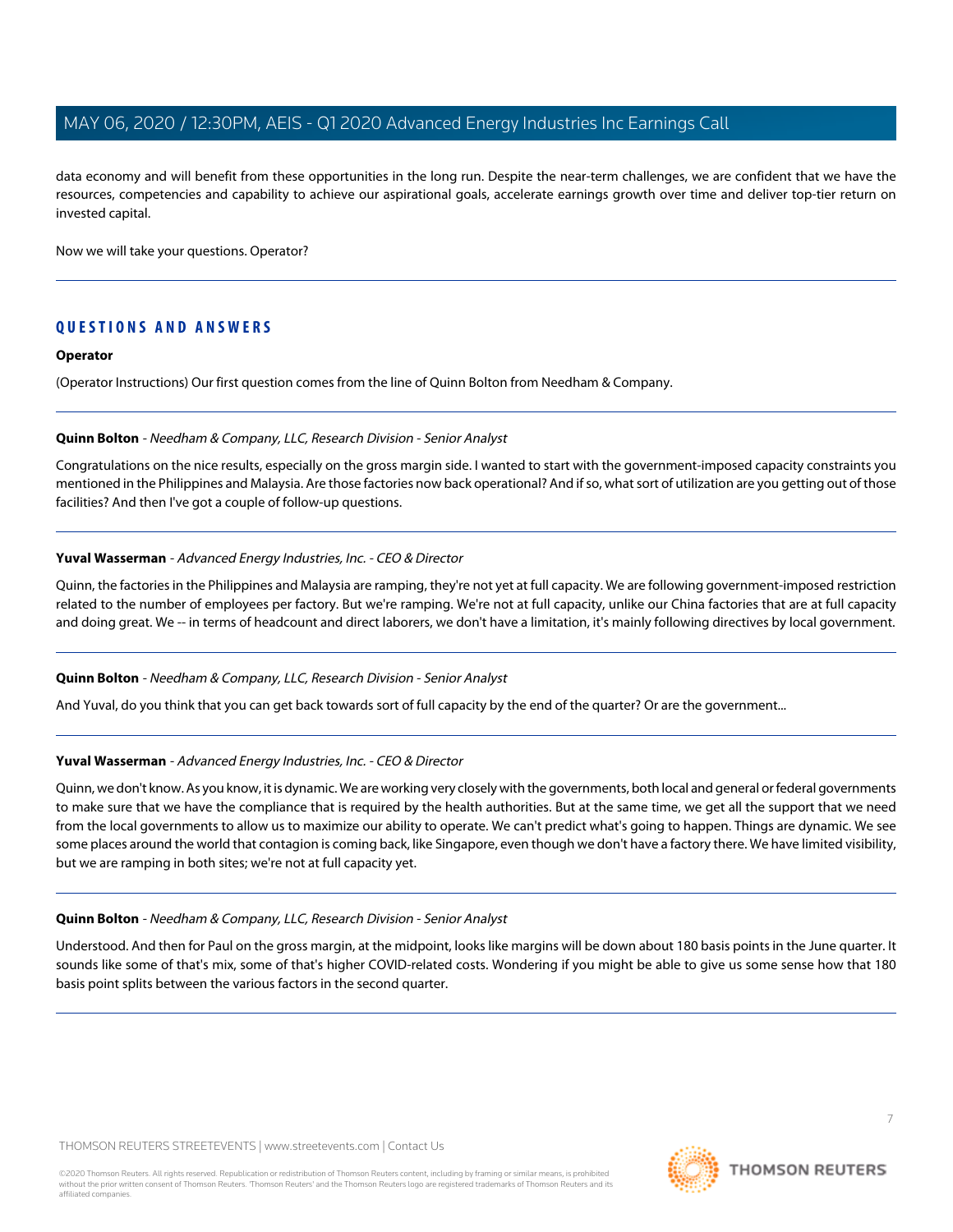# **Paul R. Oldham** - Advanced Energy Industries, Inc. - Executive VP & CFO

Yes. It's a good question, Quinn. Certainly, as you mentioned, COVID-related costs is part of it. And we did see some benefit in the first quarter from local support basically that offset most of our COVID costs. Those costs are both increasing a little bit in Q2 plus we don't anticipate the benefit. So that's a fair portion of that decrease. But there's a couple of other items. One is we had generally favorable other cost-of-sale items in the first quarter. You just don't expect the trees to always fall the same direction every quarter. So we expect to see some pullback there. Mix will have a small factor. And those are the primary items.

#### **Quinn Bolton** - Needham & Company, LLC, Research Division - Senior Analyst

Understood. And then lastly for Yuval. Data center has been, I think, much stronger than expected or at least very strong for the past couple of quarters, looks like it will be strong again in June or maintain its fairly high level of output. Are you worried at all about capacity digestion in the data center business as you look into the second half? Or is it just sort of tough to tell at this point what that data center business looks like into the second half?

#### **Yuval Wasserman** - Advanced Energy Industries, Inc. - CEO & Director

So good question, Quinn. I think we're benefiting from 2 driving forces. The first one, which started contributing in the previous quarter, we are realizing recent design wins in hyperscale that we worked on for the last 12 to 18 months. And these design wins translated to revenue. Hyperscale right now is the fastest-growing part of the business. And not only we realized the design wins and continue to have new design wins, we saw a surge in demand, especially in hyperscale, as the working from home, relying on the Internet, the increasing usage of data right now drives acceleration of investments in data centers. And we expect to see that continuing.

# <span id="page-7-0"></span>**Operator**

Our next question comes from the line of Amanda Scarnati from Citi.

#### **Amanda Marie Scarnati** - Citigroup Inc, Research Division - Semiconductor Consumable Analyst

Just kind of picking up off of that data center and hyperscale question. I just want to clarify what you mean by acceleration. Do you think that that's a pull-in of demand, or do you think that this is sort of additional demand that's just happening on sort of an accelerated pace?

#### **Yuval Wasserman** - Advanced Energy Industries, Inc. - CEO & Director

We don't believe it's pull-ins. We believe it's added capacity, some of the very large hyperscalers are seeing tremendous increase in traffic and usage of Internet applications. And we see increase in demand that, as I said earlier, will continue, Amanda. It's a significant add-on demand that, from our perspective, we're adding more capacity to fulfill the demand.

#### **Amanda Marie Scarnati** - Citigroup Inc, Research Division - Semiconductor Consumable Analyst

Okay. And then on the Industrial & Medical side of the business. You highlighted med-tech designs that you had that are supporting the COVID crisis. But the segment overall was down 36%, but you mentioned for a large industrial contract. How much of a benefit did you get in the quarter from that med-tech division? And do you see that demand kind of continuing on and helping to bolster growth in the second quarter?

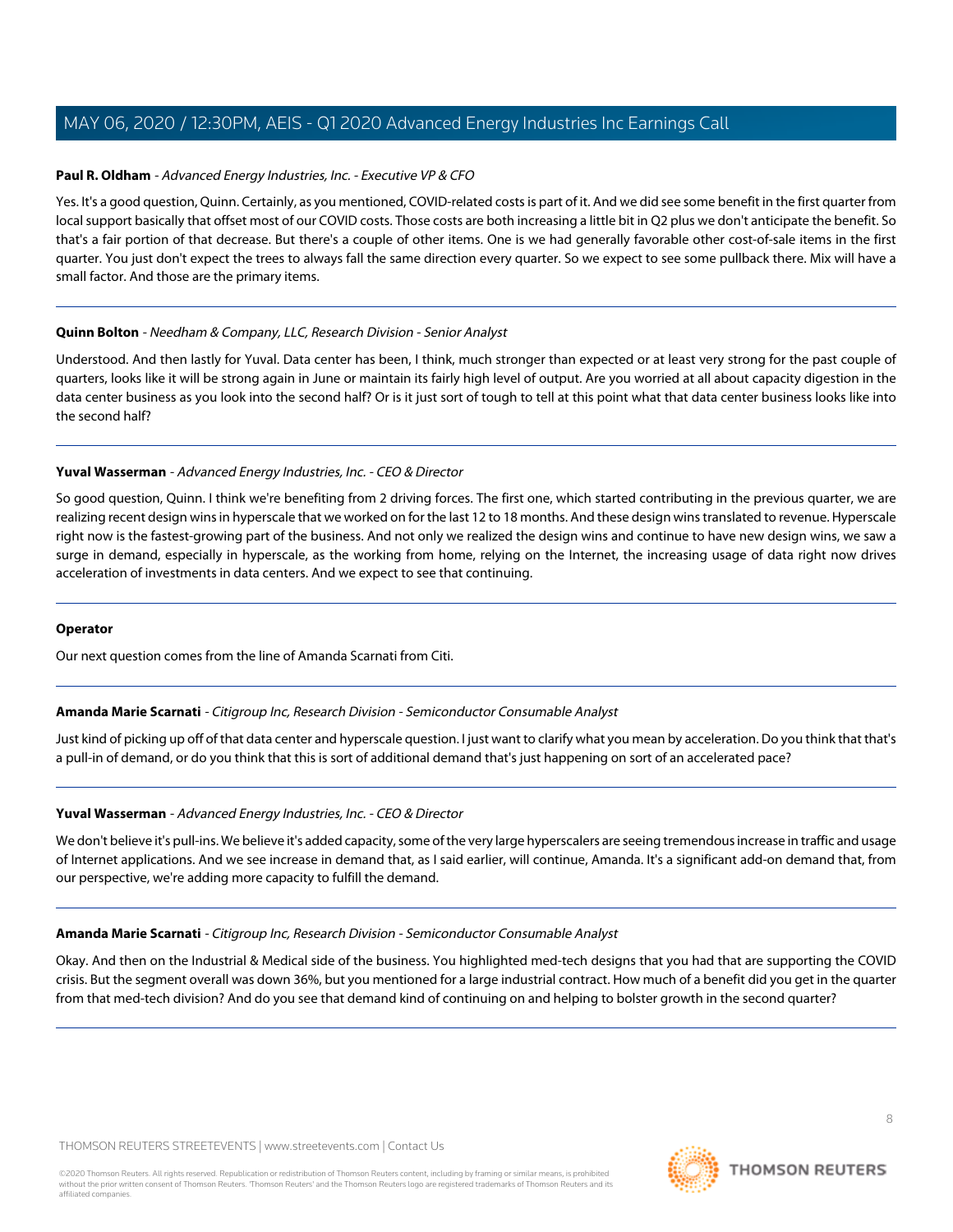#### **Yuval Wasserman** - Advanced Energy Industries, Inc. - CEO & Director

So it's a great question, Amanda. Our medical and life science business is still small, but growing. It's above \$50 million and growing. We saw what I'd call a surge in demand, specifically in power supplies that go into ventilators, and as you know, there is a huge demand for building ventilators. The question we have, we don't believe this is going to be multiyear demand. We believe that the market right now built a large inventory of ventilators that created a surge of demand from us. Another area that is increasing is the area of analytical and life science tools, more specifically gene sequencing and related technologies that are right now in high demand as more testing, more gene sequencing and what we assume could be vaccine development activities that require additional analytical tools. The area in medical that we think is going to be affected in the short term is everything that has to do with elective procedures and even cosmetic procedures, that we believe the growth there is going to be pushed out a little bit. In general, medical and life science is an area of focus for us. It has some of the business attributes we like to operate in. It's still small, but growing, and we expect it to continue to grow.

#### **Amanda Marie Scarnati** - Citigroup Inc, Research Division - Semiconductor Consumable Analyst

Great. And then the last question I had is you mentioned some -- that you received some benefits from government and local authorities. Can you just clarify what those benefits were, and why you don't expect them to continue in the current environment?

#### **Paul R. Oldham** - Advanced Energy Industries, Inc. - Executive VP & CFO

Yes. A lot of them, I'll say, were from China, which was hit sort of early with the impact of the virus. And they took a variety of forms. In some cases, we saw some rent abatement, we saw some holding of some of the social cost contributions and things like that. They're time based, and so those programs have basically worked through. So that's why we don't anticipate seeing other benefits. If you look at some of the things that have been passed in the U.S., which should be coming onstream now, they largely don't benefit either large companies or large companies that aren't having massive layoffs or furloughs. So that doesn't fit us. And so we don't see any real benefit other than the timing of some tax payments, which are being deferred, as you know. So that's why we see it as temporary. Obviously, we feel fortunate that we've been able to get some relief. But the impact of this, across our worldwide operations, continues to roll through.

#### <span id="page-8-0"></span>**Operator**

Our next question comes from the line of Krish Sankar from Cowen & Company.

# **Krish Sankar** - Cowen and Company, LLC, Research Division - MD & Senior Research Analyst

I have 2 of them. Yuval, we've kind of heard the same commentary from many folks regarding supply chain constraints. Is this a function of just the geographic exposure, i.e., Malaysia and Philippines have been -- have the movement control orders? Or is there 1 or 2 key components that in the whole food chain that is actually the weakest link that is actually impacting everyone's output?

# **Yuval Wasserman** - Advanced Energy Industries, Inc. - CEO & Director

So Krish, it's very dynamic. At the beginning of the -- right after Chinese New Year, when everybody started slowly to go back to work, you could see that suppliers that are close to the epicenter, like in Wuhan, Hubei area, were practically shutdown. And it took them a long time to recover and go back to business. Our supply chain is broad and global. So there's no specific world region that, with the exception of Wuhan and Hubei, that we needed to address. Our combined teams, of the Artesyn supply chain team and the AE supply chain teams that are now being combining together, did a phenomenal job managing a very complex and broad supply chain network. And the addition of these 2 supply chains also help us to use each other's products because we had some redundancies, which allow us to be very flexible and nimble. The reason we managed to very quickly go back to business and deliver and exceed our commitment in terms of shipment to customers was the strength of the combined

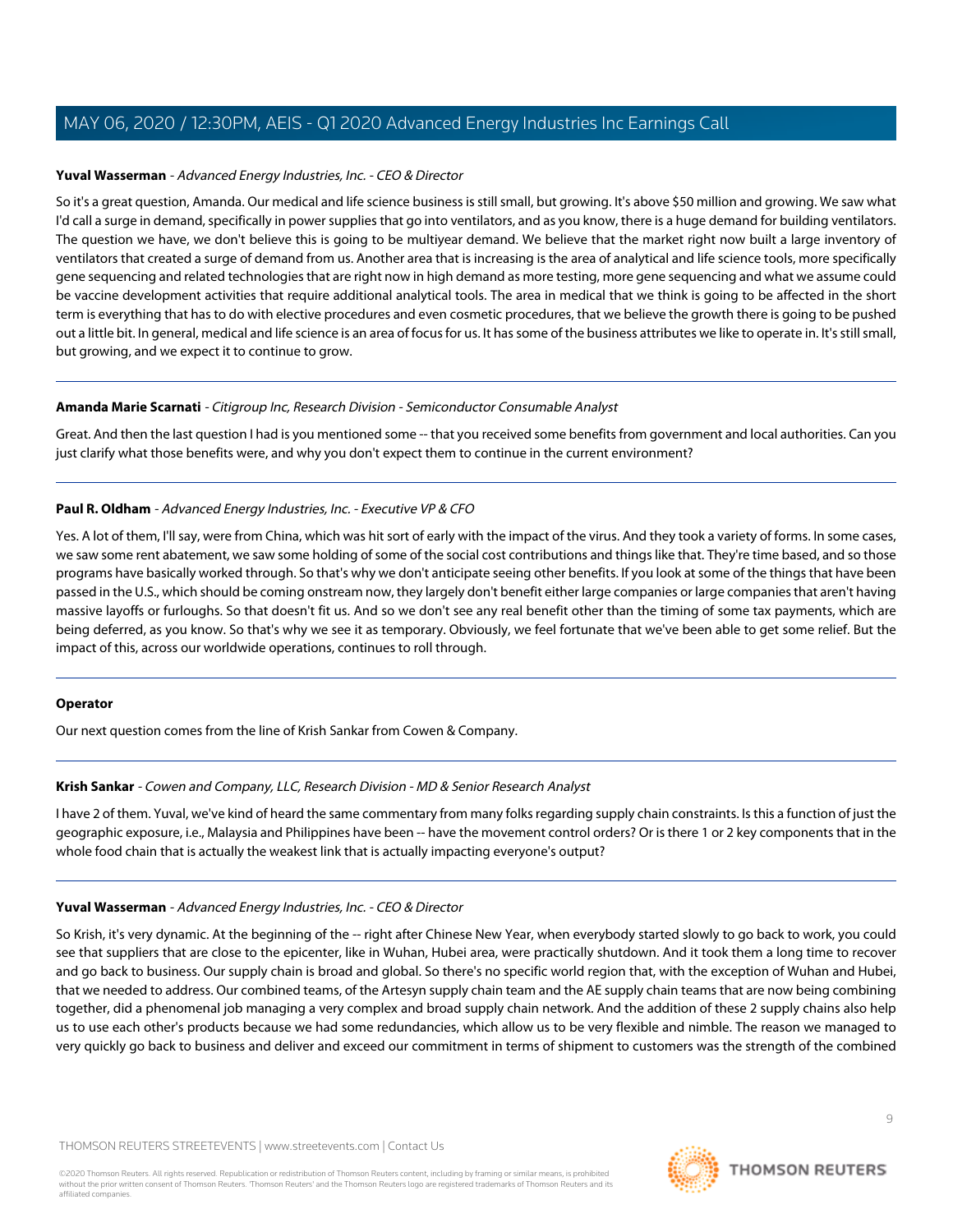operation and the combined supply chain management teams. So there's no specific area or specific part. It's, I'll call it, managing day-by-day a network of suppliers that we needed to help and deliver.

#### **Krish Sankar** - Cowen and Company, LLC, Research Division - MD & Senior Research Analyst

All right. That's good insight, Yuval. And then a follow-up for Paul. I missed it. I don't know if you did give any color on how to think about semi equipment revenues in the June quarter, either sequentially or in terms of dollar numbers.

#### **Paul R. Oldham** - Advanced Energy Industries, Inc. - Executive VP & CFO

Yes. We didn't say on the revenue side, it's difficult to predict across the business because of the supply chain issues that Yuval said. But what we did say is we expect demand to continue to strengthen and would see a healthy environment. It's just all based on our ability to deliver across the 4 markets that we're in today.

#### **Yuval Wasserman** - Advanced Energy Industries, Inc. - CEO & Director

Krish, as I said in my remarks, the demand in semi is very strong. It's not a question of demand. It's a question of our capacity to deliver on that demand. And the demand is very strong.

#### **Paul R. Oldham** - Advanced Energy Industries, Inc. - Executive VP & CFO

And the supply chain, that's important.

# **Yuval Wasserman** - Advanced Energy Industries, Inc. - CEO & Director

And it's supply chain. Right.

#### **Krish Sankar** - Cowen and Company, LLC, Research Division - MD & Senior Research Analyst

Got it. And then, Yuval, if I could just ask one last question, just to follow up on that point. I understand that visibility is limited. No one knows how the second half is going to shake out. But is there any risk that, given it's supply constrained and the demand is still pretty strong, any risk that your customers, the semi equipment OEMs, end up having excess inventory, if the downstream demand slows down in the second half? Because right now, it's a supply-constrained environment, but that could be an opposite thing when -- if demand falls off a cliff, right?

# **Yuval Wasserman** - Advanced Energy Industries, Inc. - CEO & Director

We don't forecast the second half. All I can tell you is that the demand is strong and continued through Q2. We have an extremely nimble and agile operation. For our perspective, we can respond very quickly to changes in volume and mix. We've done that for years. We know how to do it. We know how to do it effectively. So from our perspective, we continue to look at strong demand going through Q2, and our plan is to deliver. And if you look at our guidance, our guidance in general is very strong in comparison to peers and others.

#### **Operator**

Our next question comes from the line of Weston Twigg from KeyBanc Capital.

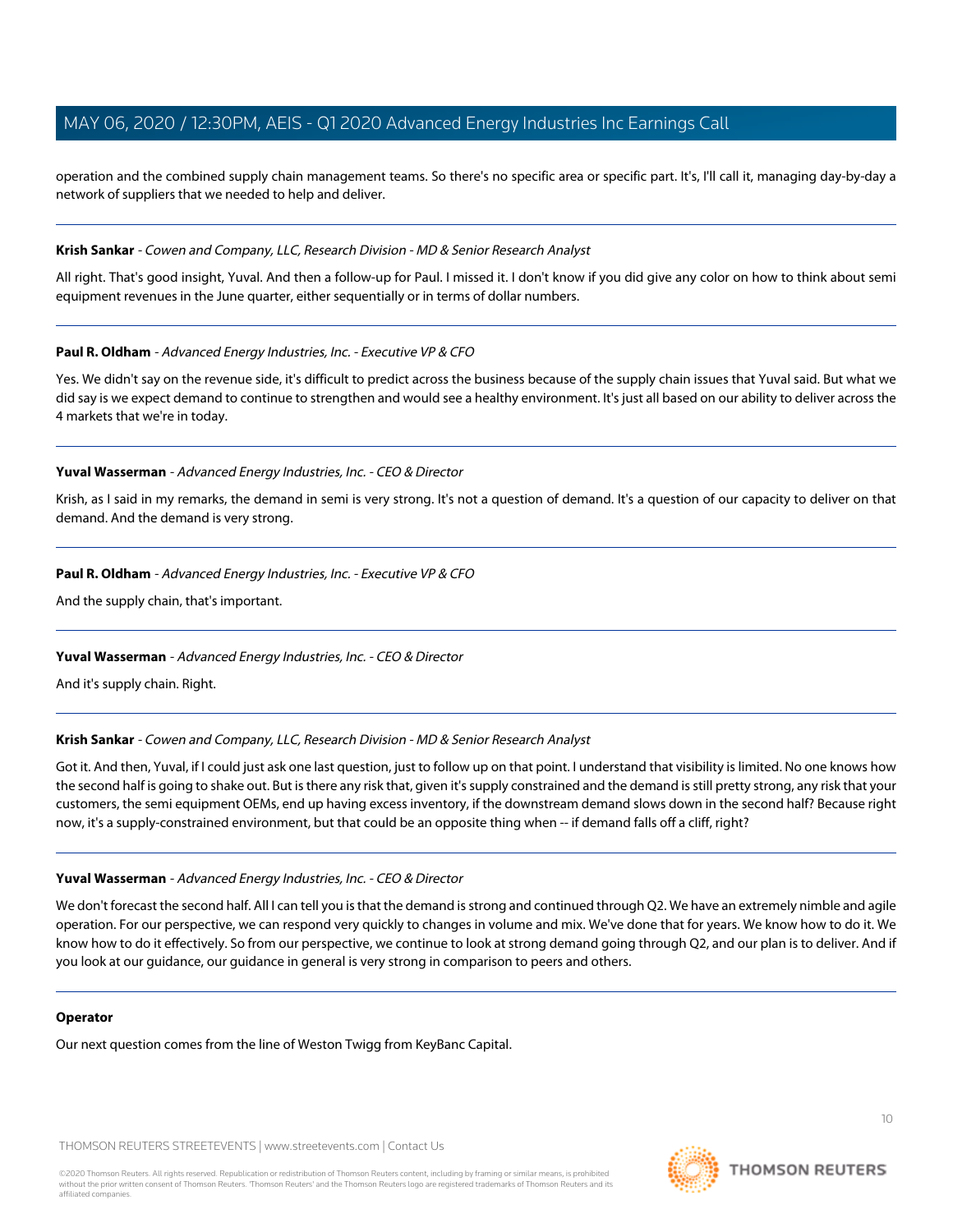# <span id="page-10-0"></span>**Weston David Twigg** - KeyBanc Capital Markets Inc., Research Division - MD & Senior Research Analyst

Actually, I wanted to follow up on that last question because I got a little confused on the segment outlook between semi and industrial and data center and telecom, because I certainly heard demand strength was good for semi and data center, but I didn't catch which segments do you think from a revenue buildup perspective, in terms of how you get the guidance, might be up or down. And so I'm just wondering if you could walk us through, like, for example, in Industrial & Medical, I thought I heard demand would increase, but maybe offset by some supply challenges. I don't know if that means you think it's going to be up or down or maybe you don't know, but additional just directional color would help.

# **Yuval Wasserman** - Advanced Energy Industries, Inc. - CEO & Director

Wes, so if you look at -- so first of all, we don't have segments, right? We have market verticals that we serve with our power supplies. We see growth in semi, as I mentioned in the last answer. We see strength coming from data center, hyperscale. And with that, mainly hyperscale is growing faster than just the general data centers. We see right now, growth in medical and life sciences that is related to COVID-19. And the other aspect of industrial, if you look in general industrial, we see weakness due to largely macroeconomical forces. So if you look at solar and flat panel display, we see those not showing any strength. The area that we mentioned specifically within our industrial market was a unique case of a single large customer that decided to adopt new architecture as they prepare for continuing ramp and they pushed out revenue from Q1 to future quarters. So we don't see that as a revenue that disappeared, we see that as a pushout, right? The other area that is a decline, but not a surprise, was Telecom & Networking. And especially as we said in the last earnings call, we expect that the telecom downturn to last about 2 quarters. Does that answer your question, Wes?

# **Weston David Twigg** - KeyBanc Capital Markets Inc., Research Division - MD & Senior Research Analyst

Yes. That's helpful. Just kind of putting it all together.

# **Paul R. Oldham** - Advanced Energy Industries, Inc. - Executive VP & CFO

Wes, the main thing is we have a pretty good visibility of demand. But we didn't give specific revenue guidance by each of those markets because a lot of it comes down to customer issues at the end, who's ready to take products, who isn't, which specific supply issues we're chasing at -- towards the end. But I think broadly speaking, the areas where demand is weaker, as we talked about, we'll probably get a little less shipments. In areas where demand is a little stronger, we'll probably get a little more. But there's not going to be big swings compared to the current quarter in sort of our flat guidance. And all this stuff to move around a few million dollars right up to the end, and that's why it's difficult to kind of project. There's no one area that's up a lot and others are down a lot. It's...

# **Yuval Wasserman** - Advanced Energy Industries, Inc. - CEO & Director

And also the environment of the -- in general, the environment due to COVID-19 creates another uncertainty related to our ability to build and ship.

# **Weston David Twigg** - KeyBanc Capital Markets Inc., Research Division - MD & Senior Research Analyst

Okay. That's very helpful color, so I appreciate it. One other question that I'm just struggling with a little bit still is, I heard some reasons why you had good margin profile and good earnings. But what I didn't hear was why it was so far above your guidance midpoint. I'm wondering if you could help us understand what really surprised to the upside so strongly in Q1 to drive the EPS so high.

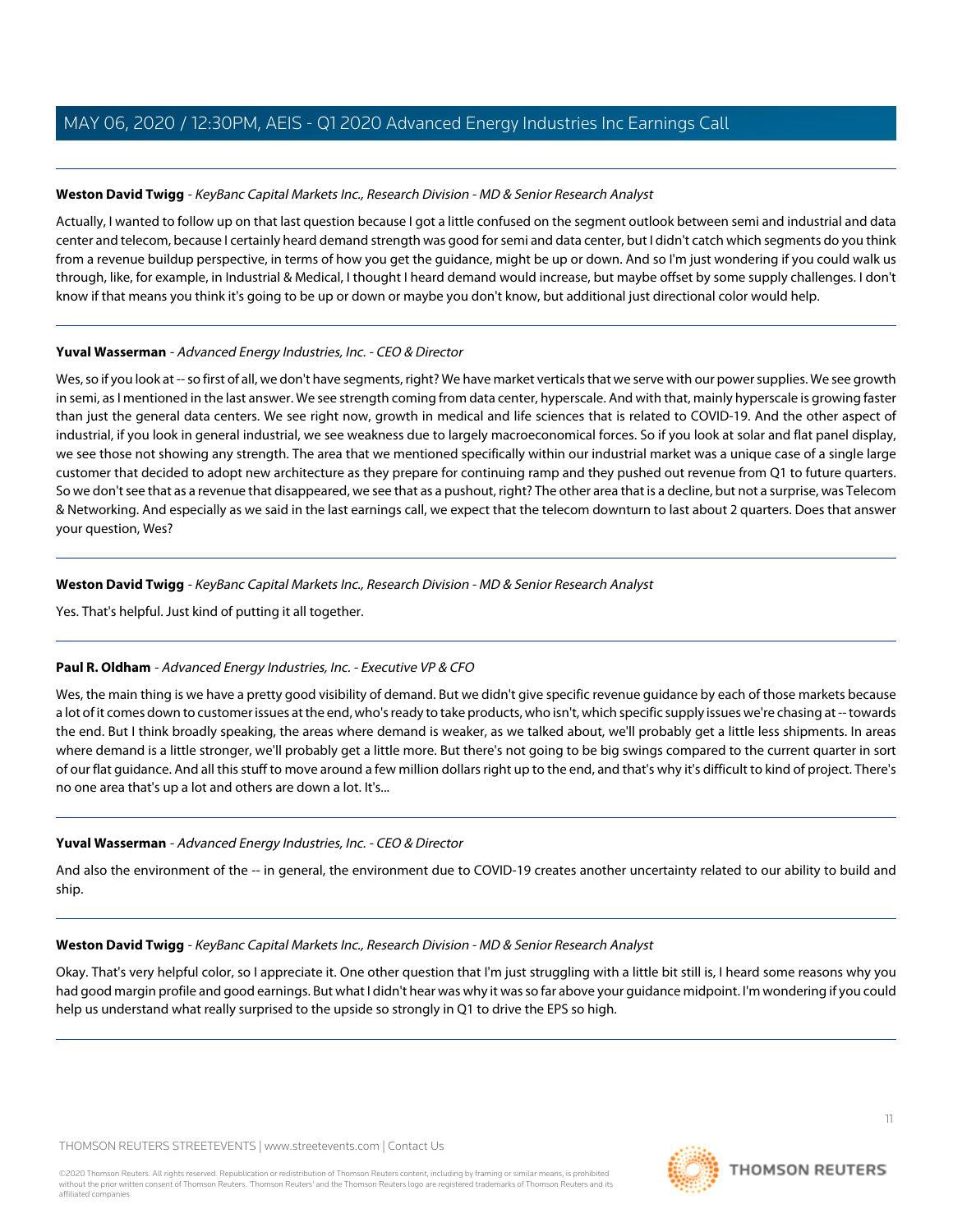# **Paul R. Oldham** - Advanced Energy Industries, Inc. - Executive VP & CFO

Yes. It's a really good question. And I would say there's a couple big things. One is we expected -- I think if you recall, we talked about in our call, we thought we'd have 50 to 100 basis points of COVID cost. In the end, those were pretty much neutral, that's a straight upside to our forecast. We also had a number of items, like I said, other cost-of-sale items, none of which was material, but all of which were a little bit favorable. That contributed. And then finally, we had good mix. In general, semi was pretty good for us. And so that on balance was a contributor. And within the product areas, there's other mix positives as well. But there's one other thing that we saw. And that's why if you look at the midpoint of our guidance, it's actually higher in Q2 than the guidance in Q1 and that's because we are starting to see the benefit of some of the integration synergies. I talked about lower material costs and actually running the factories despite all the disruptions a little better than maybe we thought we could, and that's because of some of the integration activities and the ability to leverage a more global organization than we had previously.

#### **Yuval Wasserman** - Advanced Energy Industries, Inc. - CEO & Director

So Wes, the integration of Artesyn drives additional margins growth as we realize synergies faster than planned, and that will continue. As you recall, the thesis behind this acquisition was to pursue an accelerated earnings growth, and we're pursuing it. And you saw that our earnings -- EPS growth was double digit. So that's the plan, and we're executing on the plan.

#### **Operator**

<span id="page-11-0"></span>Our next question comes from the line of Pavel Molchanov from Raymond James.

#### **Pavel S. Molchanov** - Raymond James & Associates, Inc., Research Division - Energy Analyst

You referenced the lockdown in Luzon, the Philippines as kind of your main manufacturing headwind. Have any of your customers had lockdown-related curtailments in labor or other operations that have prevented them from accepting deliveries of your product?

# **Paul R. Oldham** - Advanced Energy Industries, Inc. - Executive VP & CFO

Yes. We don't talk about our customers, Pavel. But I would say in general, our customers, as we talked about in the call, have been pulling demand. They've been kind of finding a way to get product in the markets that we talked about. Obviously, Telecom & Networking is slower. But across the others, outside of some specific issues, people have generally been pulling products. So no specific comments, but in general, customers have been pulling or pushing to get products and have been very -- working with us as we try to resolve supply chain channels and where to ship things and how to be flexible in this time. Look, this turned from a China event, this quarter, to a global event. And I think broadly, in these areas, supported by the data economy, people have been working together to try to get product where it needs to be as quickly as possible.

#### **Pavel S. Molchanov** - Raymond James & Associates, Inc., Research Division - Energy Analyst

Okay. Understood. And then you mentioned a little bit of buyback, \$7 million in the quarter, obviously, not a huge amount. But you are one of the very, very few companies, I might say, on the planet that did not have buyback 6 months ago but is repurchasing some shares now. So I'm curious what kind of stimulated that decision.

#### **Paul R. Oldham** - Advanced Energy Industries, Inc. - Executive VP & CFO

Yes. As we went into this thing, obviously, we were through the Artesyn acquisition. We felt like we had a little better bead on where things were going. And the share price was very attractive. So it triggered an opportunistic program. However, as the environment evolved, and it evolved pretty quickly, I mean, it seems like it's been a long time, the last 2 months, but the events happening every day were easily, it felt like weeks or months in the making. And so as we saw events start to unfold more rapidly, we thought it was prudent to hold back on the repurchase and to

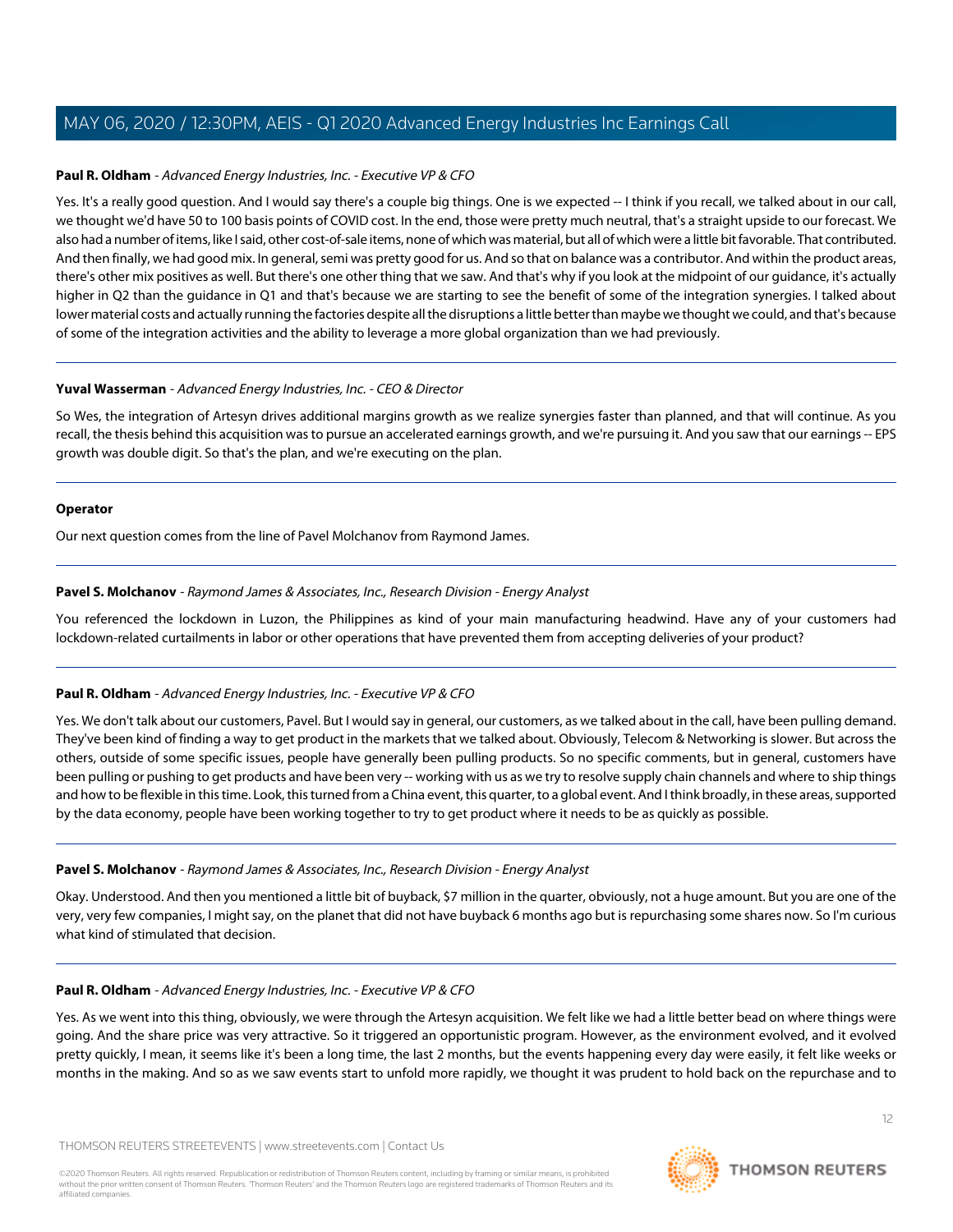stop that. We have a solid balance sheet, as you know, Pavel, but the world's changing or at least at the time was changing rapidly, and our view is let's pull back on that opportunistic program and see where things go.

#### **Operator**

<span id="page-12-0"></span>Our next question comes from the line of Mehdi Hosseini from SIG.

#### **Mehdi Hosseini** - Susquehanna Financial Group, LLLP, Research Division - Senior Analyst

I apologize, I joined late, so some of my questions may be repeat. Of the \$0.80 accretion that is being pulled in, it seems like \$0.05 to \$0.08 is due to lower taxes. So of the remaining \$0.70, \$0.75 accretion that is pulled in, how should I think about the cost synergies associated with Artesyn and also the revenue synergies? I remember it was announced accretion was going to come from both top line and also a big chunk of the cost synergies. And I want to better understand how those dynamics are playing? And then I have a follow-up.

#### **Paul R. Oldham** - Advanced Energy Industries, Inc. - Executive VP & CFO

Yes. Let me see if I can answer your question, Mehdi. So we said that we expected \$0.80 of accretion in that first 18 to 24 months. You're right, we have gotten some tax benefit. And out of the \$0.80, you're probably right, maybe a \$0.05 is from taxes. So that's obviously positive and contributes. Obviously Artesyn itself is, just on its own basis, is profitable. It's positive contribution. Last quarter, we said it was over \$0.20 of accretion. This quarter, we said it was \$0.18 accretion. That includes the financing cost by the way, so it's a net accretion, if you will. And if you look at that, we also talked about that we have identified and implemented annualized synergies of about \$15 million. So again, we had a \$20 million goal in the 18 to 24-month time frame, and we're well on our way to that. Now those are annualized synergies. So that's not \$15 million a quarter right now. That's -- we're in -- we're ramping up to that run rate of \$15 million a year. But the actions are taken, it's identified, those are going to happen. So I think you can kind of derive the math from those data points that says certainly Artesyn is contributing at a base level, there's clear improvements that we've made as a result of the synergies we've implemented, and we're on track to achieve those goals faster than expected. Now we did get some cross-selling. I would say that's sort of the beginning, it's not a large amount, but it's hundreds of units. And it's sort of scratching the surface of what we think is possible. We've said that that market for auxiliary power supplies is a...

#### **Yuval Wasserman** - Advanced Energy Industries, Inc. - CEO & Director

\$70 million.

#### **Paul R. Oldham** - Advanced Energy Industries, Inc. - Executive VP & CFO

\$70 million market, and this is the very first order, kind of almost a pilot order with...

# **Yuval Wasserman** - Advanced Energy Industries, Inc. - CEO & Director

So Mehdi, we...

# **Paul R. Oldham** - Advanced Energy Industries, Inc. - Executive VP & CFO

So there's more to come there, but it's very small at this point.

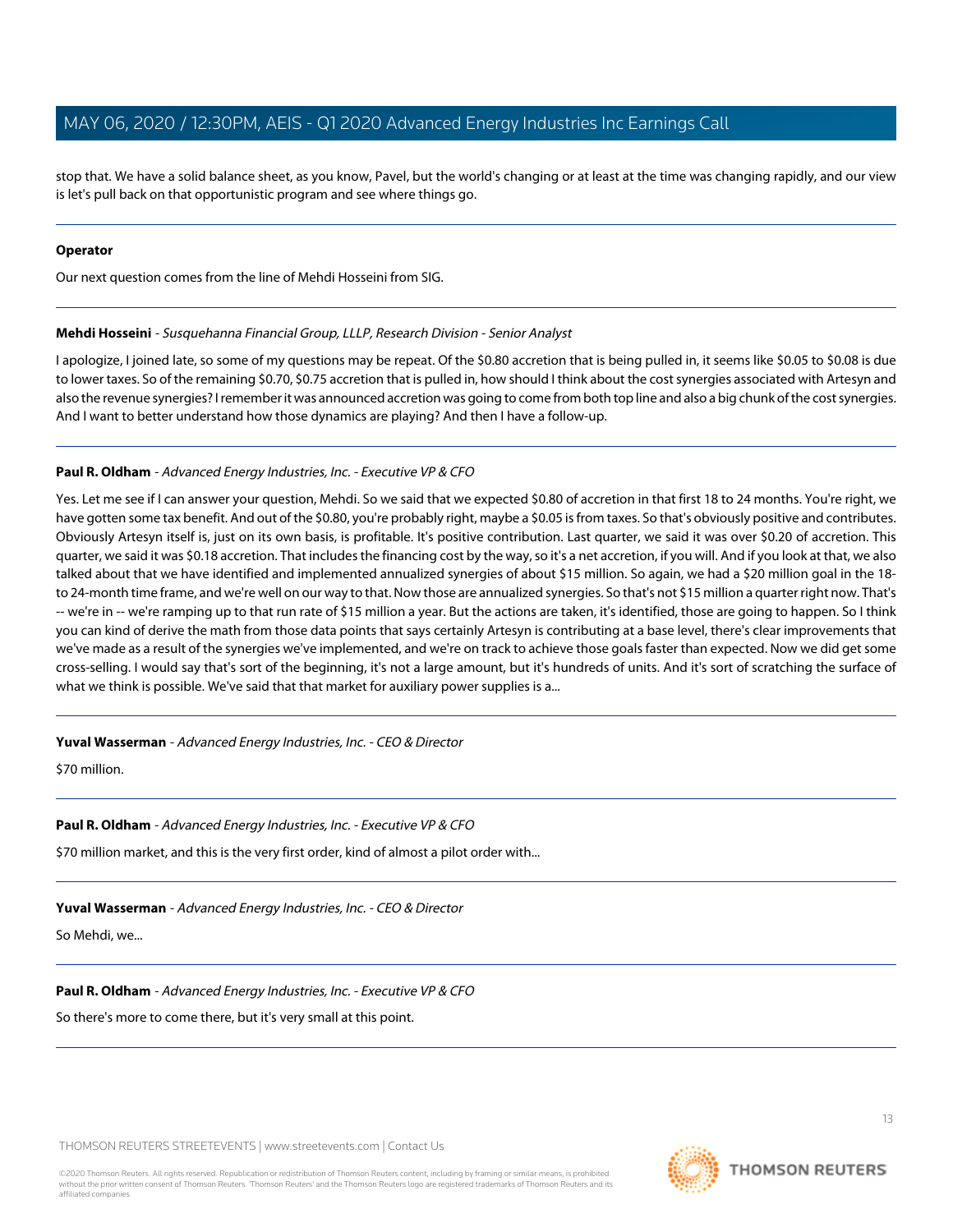#### **Yuval Wasserman** - Advanced Energy Industries, Inc. - CEO & Director

So Mehdi, during the Analyst Day, we talked about a strategy to start working on cross-selling. And we've done it before. Every acquisition we made in the history, we succeeded in taking products from one vertical and cross-sell to another vertical. In this case, in specifically in auxiliary power supplies for semiconductor wafer fab equipment applications, we managed to move much faster than our plan due to a unique specific customer need that we managed to fulfill almost immediately. And that's the first building block of having this cross-selling contribution moving forward.

#### **Mehdi Hosseini** - Susquehanna Financial Group, LLLP, Research Division - Senior Analyst

Okay. Just had 2 quick follow-up. One, on the margin. Did you provide any color or detail for the June quarter gross and operating margins? And for you, Yuval, focusing on your semi cap, how do you see different end markets playing out? It seems like maybe first half is driven by foundry/logic and then some memory coming back later in the year. And I want to see if you agree or disagree, or you have any different thoughts.

#### **Paul R. Oldham** - Advanced Energy Industries, Inc. - Executive VP & CFO

Yes. I'll take the guidance question, and Yuval will talk about the market. So we said that we expect gross margins to be 35% to 37%. And we also noted that that's a little lower than this quarter because we do expect increased net COVID costs. Last quarter, we did see benefits that largely offset those costs. Those costs are both increasing and we don't see the benefits this quarter. As well as higher freight and expediting and other costs that just come with this environment where we're constantly trying to move things around to get product to customers.

On the operating margins. We said we expected to see \$0.80 per share, plus or minus \$0.30. So we didn't break it down exactly to operating margins, but you can probably derive that pretty close.

# **Yuval Wasserman** - Advanced Energy Industries, Inc. - CEO & Director

And maybe your assumption related to end-user market drivers is correct. That's basically the consensus. We saw front-end loaded a lot of foundry/logic with a little bit of investment in memory. As I mentioned in my prepared remarks, we saw really a lot of strength coming from Korea, China and Taiwan. And we -- and in general, the demand right now from the semi vertical is very strong, very strong. And we see that demand going through Q2. So I think I agree with your assumptions.

#### **Operator**

At this time, I'm showing no further questions. I would like to turn the call back over to Yuval for closing remarks.

#### **Yuval Wasserman** - Advanced Energy Industries, Inc. - CEO & Director

Well, thanks, everyone, for joining us today. We are living through interesting and challenging times. In spite of that, we delivered a really strong quarter in Q1 and expect to see the continuing of this strength through Q2. We're excited because we're making great progress to meet or exceed our aspirational strategic goals of greater than \$1.5 billion in revenue, greater than \$6.5 EPS, non-GAAP EPS, and more than 23% ROIC. Thanks for joining us, have a healthy and safe week.

#### **Operator**

Ladies and gentlemen, this concludes today's conference call. Thanks for participating. You may now disconnect.